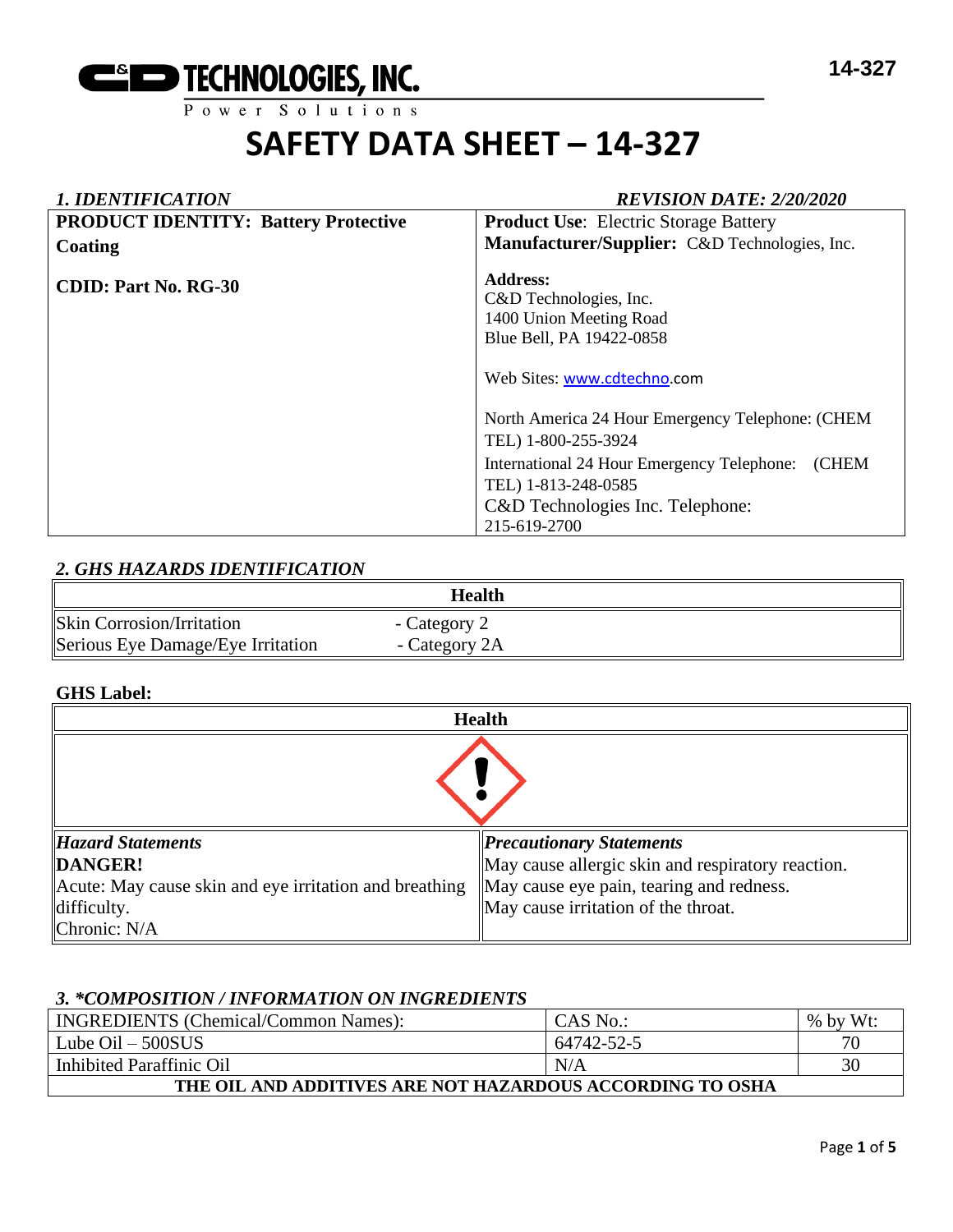

### *4. FIRST AID MEASURES*

#### **INHALATION:**

Heavy mist concentration may cause breathing difficulty; remove to fresh air.

### **INGESTION:**

Do not induct vomiting; seek immediate medical attention.

#### **SKIN:**

May cause minor skin irritation. Wash well with soap and water.

#### **EYES:**

May cause irritation. Flush with water for 15 minutes and consult a physician.

#### *5. FIRE FIGHTING MEASURES*

**Flash Point:** 350 ° F **Flammable Limits:** LEL = N/D UEL = N/D **Extinguishing media:** CO2; foam; dry chemical.

#### **Fire Fighting Procedures:** None. Treat as oil fire.

#### **Hazardous Combustion Products:**

None.

#### *6: ACCIDENTAL RELEASE MEASURES*

Stop flow of material and clean up with absorbent pads or vermiculite. Clean up absorbed material and place in metal container.

#### *7. HANDLING AND STORAGE*

#### **Handling and Storage:**

Store in cool, dry area away from flames, sparks and oxidizers.

#### *8. EXPOSURE CONTROLS / PERSONAL PROTECTION*

#### **Exposure Limits (mg/m<sup>3</sup> ) Note: N.E. = Not Established**

| <b>INGREDIENTS</b>          | OSHA PEL | <b>ACGIH</b> | US NIOSH | Ouebec PEV | Ontario OEL | EU OEL |
|-----------------------------|----------|--------------|----------|------------|-------------|--------|
| (Chemical/Common Names):    |          |              |          |            |             |        |
| Lube $\text{Oil} - 500$ SUS |          |              |          |            |             |        |
| Inhibited Paraffinic Oil    |          |              |          |            |             |        |
|                             |          |              |          |            |             |        |

#### **Engineering Controls (Ventilation):**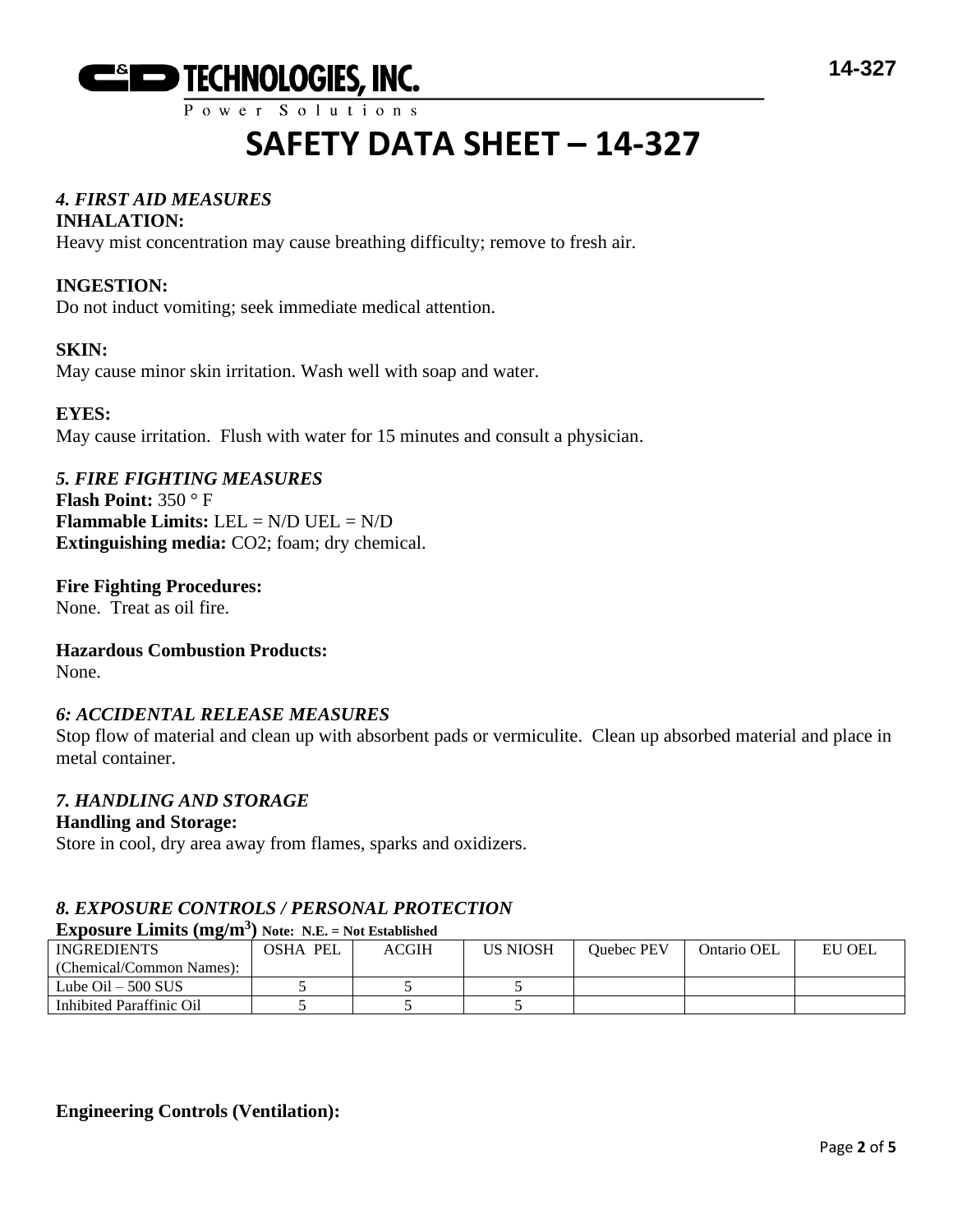

If misting occurs, use ventilation to keep mist below the PEL.

#### **Respiratory Protection (NIOSH/MSHA approved):**

None required under normal conditions. When concentrations of organic vapor mist are known to exceed PEL, use NIOSH or MSHA-approved respiratory protection.

#### **Skin Protection:**

Non-permeable nitrile gloves.

#### **Eye Protection:**

Safety glasses with side shields or goggles.

#### **Other Protection:**

Not normally required.

#### *9. PHYSICAL AND CHEMICAL PROPERTIES*

| Properties Listed Below are for Electrolyte: |                                                           |                                                |     |
|----------------------------------------------|-----------------------------------------------------------|------------------------------------------------|-----|
| Boiling Point:   N/D                         |                                                           | Specific Gravity (H2O = 1): $\vert$ 0.911      |     |
| Melting Point:   N/A                         |                                                           | Vapor Pressure (mm Hg):                        | N/D |
| Solubility in Water: $\vert$ N/A             |                                                           | Vapor Density (AIR = 1): $\int$ Greater than 1 |     |
| Evaporation Rate:   N/A                      |                                                           | % Volatile by Weight: 10-15                    |     |
| (Butyl Acetate = 1)                          |                                                           |                                                |     |
| pH:                                          | N/A                                                       |                                                |     |
| LEL (Lower Explosive   N/D                   |                                                           | UEL (Upper Explosive Limit) $\vert N/D \vert$  |     |
| Limit)                                       |                                                           |                                                |     |
|                                              | Appearance and Odor: Dark amber liquid, typical oil odor. |                                                |     |

#### *10. STABILITY AND REACTIVITY*

Stability: Stable  $X$  Unstable  $\_\_\_\$ This product is stable under normal conditions at ambient temperature.

**Conditions to Avoid:** Open flame or excessive heat.

**Incompatibilities (materials to avoid):** strong oxidizers.

#### **Hazardous Decomposition Products:**

Thermal-carbon monoxide.

#### **Hazardous Polymerization:**

Will not occur

#### *11. TOXICOLOGICAL INFORMATION*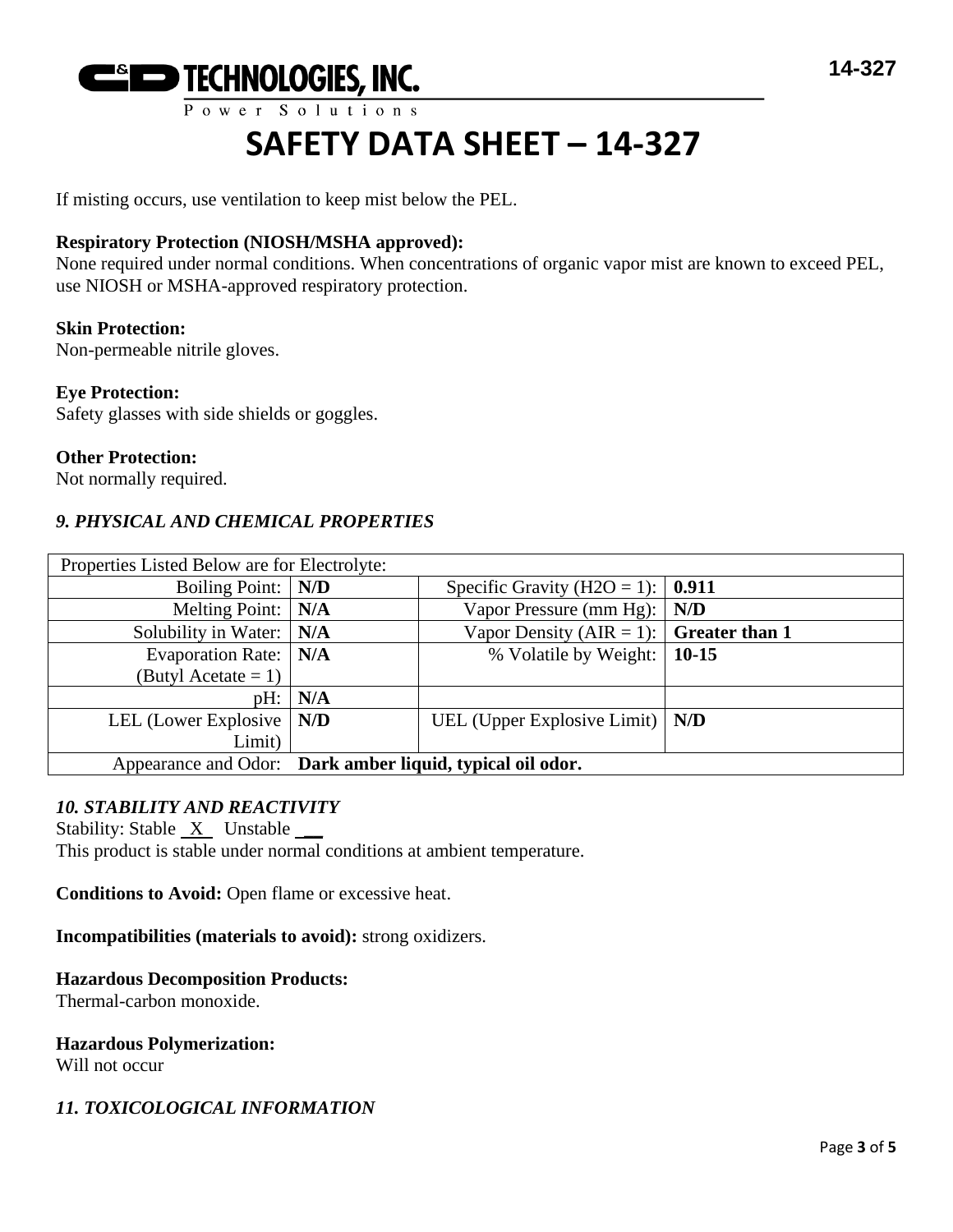

**Routes of Entry:** Inhalation, ingestion, eye or skin contact.

#### **Inhalation:**

Heavy inhalation may cause breathing difficult.

**Ingestion:** May cause throat irritation.

**Skin Contact:** May cause skin irritation.

**Eye Contact:** May cause eye irritation.

**Effects of Overexposure - Acute:** May cause severe skin or eye irritation.

**Effects of Overexposure - Chronic:** None.

**Carcinogenicity:** Not listed as a carcinogen under IARC, NTP, or OSHA.

**Acute Toxicity:** Inhalation LC50: Not determined Oral LD50: Rat: 24,000 mg/kg

### *12. ECOLOGICAL INFORMATION*

This material is not expected to be harmful to the ecology.

*13. DISPOSAL CONSIDERATIONS (UNITED STATES)* Incineration and/or reclaim to conform to Federal, State and Local regulations.

#### *14. TRANSPORT INFORMATION*

#### **NOT APPLICABLE**

#### *15. REGULATORY INFORMATION*

#### **EPCRA Section 313, 304, 302, and CAA TQ:**

Not applicable.